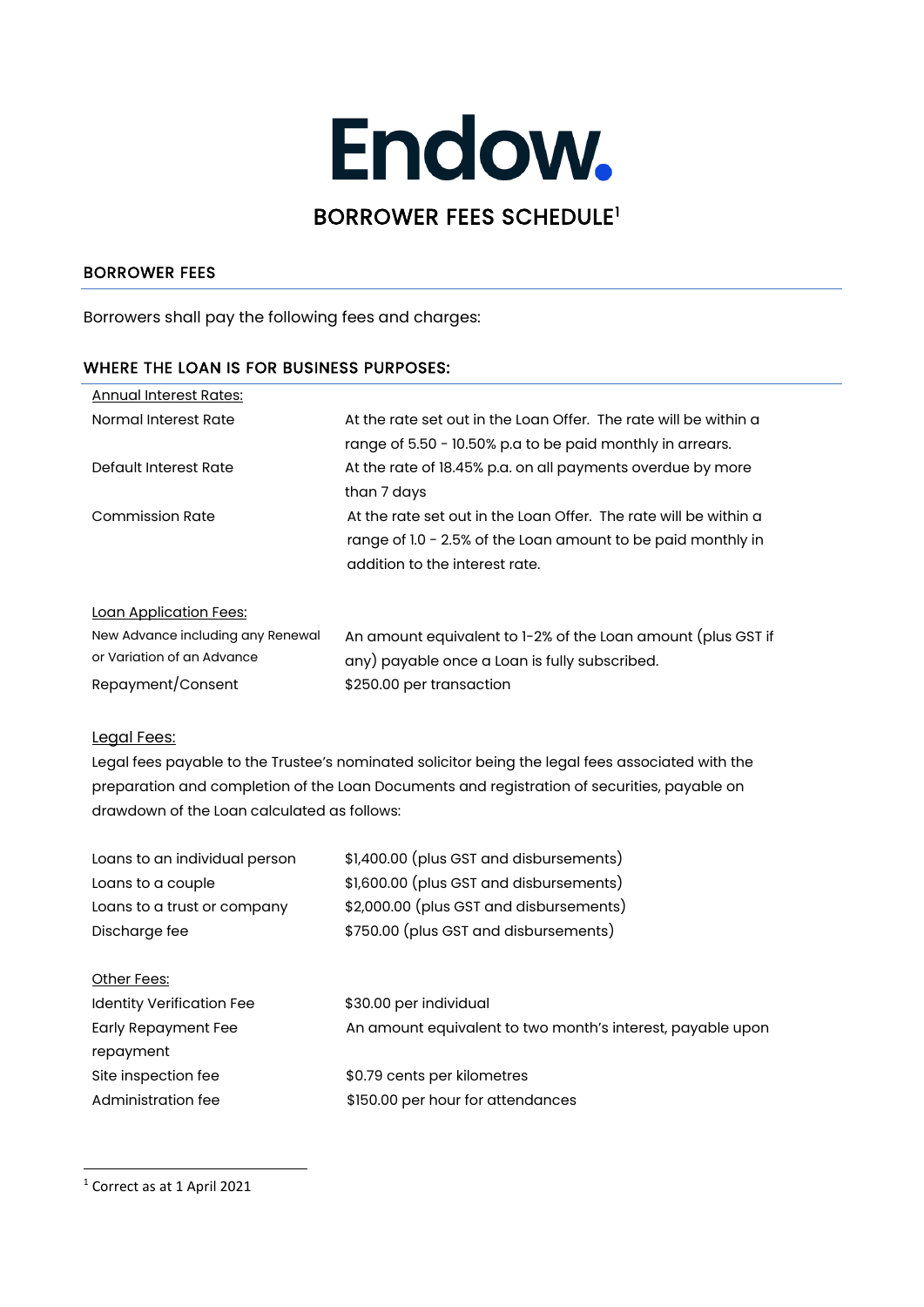| Default Fees & other charges |                                                                 |
|------------------------------|-----------------------------------------------------------------|
| Dishonoured and/or Late      | Will incur a charge of \$25.00 each                             |
| Payments                     |                                                                 |
| Default Administration Fee   | \$320.00 per hour for attendances in relation to default and/or |
|                              | late payments                                                   |

Any and all costs incurred by the Trustee and/or its solicitors and agents involved in the enforcement, recovery and collection process as a result of any default by the Borrower.

## WHERE THE LOAN IS A CONSUMER CREDIT CONTRACT PURSUANT TO THE CCCFA<sup>2</sup>:

| <b>Annual Interest Rates:</b> |                                                                  |
|-------------------------------|------------------------------------------------------------------|
| Normal Interest Rate          | At the rate set out in the Loan Offer. The rate will be within a |
|                               | range of 5.50 - 10.50% p.a to be paid monthly in arrears.        |
| Default Interest Rate         | At the rate of 18.45% p.a. on all payments overdue by more       |
|                               | than 7 days                                                      |
| <b>Commission Rate</b>        | At the rate set out in the Loan Offer. The rate will be within a |
|                               | range of 1.0 - 2.5% of the Loan amount to be paid monthly in     |
|                               | addition to the interest rate.                                   |
| <u>Loan Application Fees:</u> |                                                                  |
| New Advance                   | \$2,900.00 per application payable once a loan is fully          |
|                               | subscribed                                                       |
| Renewal of Advance            | \$2,200.00 per application payable once a loan is fully          |
|                               | subscribed                                                       |
| Variation of Advance          | \$2,600.00 per application payable once a loan is fully          |
|                               | subscribed                                                       |
| Repayment/Consent             | \$100.00 per transaction                                         |

#### Legal Fees:

Legal fees payable to the Trustee's nominated solicitor being the legal fees associated with the preparation and completion of the Loan Documents and registration of securities, payable on drawdown of the Loan calculated as follows:

| Loans to an individual person    | \$1,400.00 (plus GST and disbursements) |
|----------------------------------|-----------------------------------------|
| Loans to a couple                | \$1,600.00 (plus GST and disbursements) |
| Loans to a trust or company      | \$2,000.00 (plus GST and disbursements) |
| Discharge fee                    | \$750.00 (plus GST and disbursements)   |
| Other Fees:                      |                                         |
| <b>Identity Verification Fee</b> | \$30.00 per individual                  |
|                                  |                                         |

<span id="page-1-0"></span><sup>&</sup>lt;sup>2</sup> A consumer credit contract is a loan for personal, domestic or household use, unless you, as a Borrower, are a trust or company.